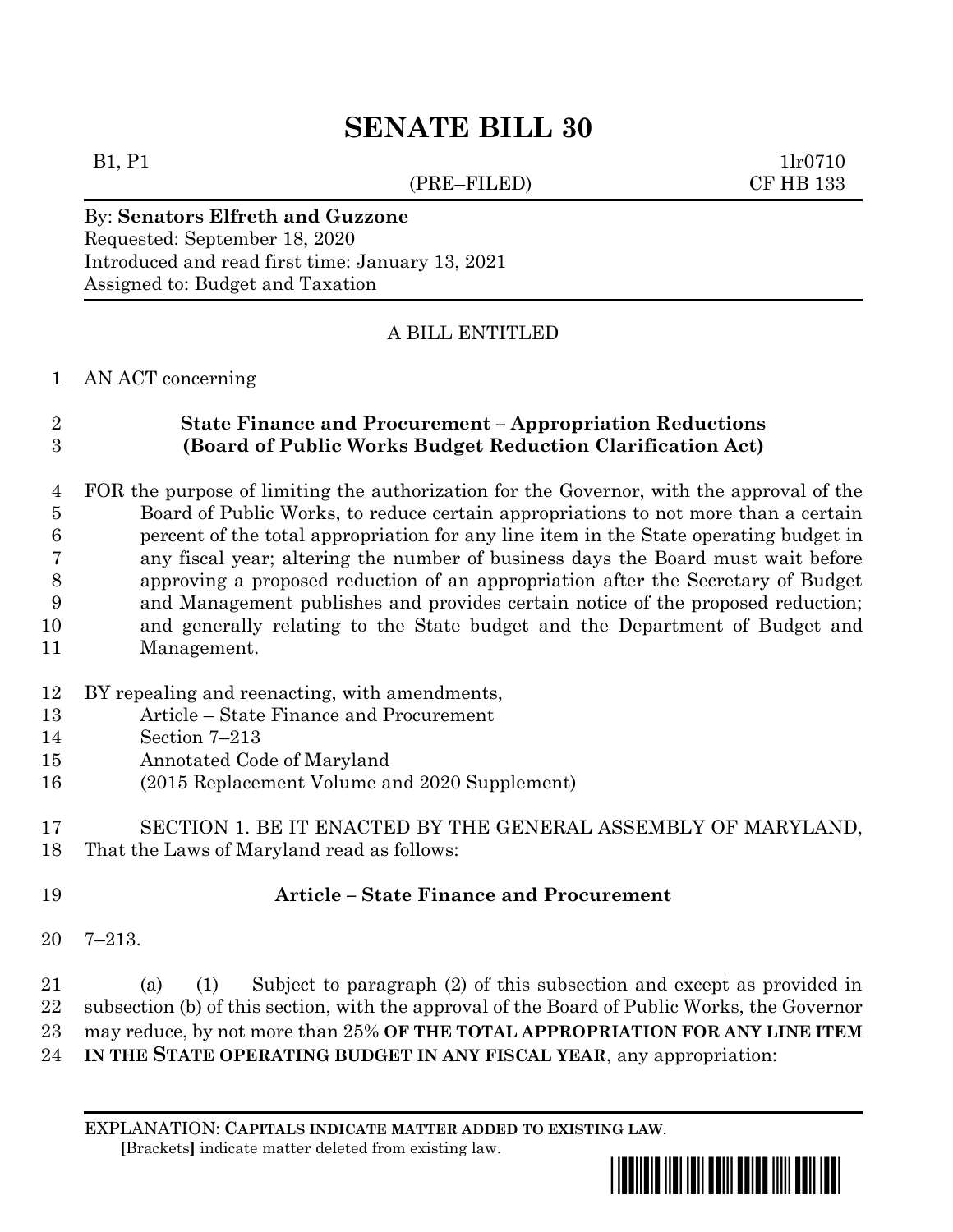**SENATE BILL 30**

| $\mathbf{1}$                          | (i)                                                                                                                                                                                                   |    | that the Governor considers unnecessary; or                                                                                                  |
|---------------------------------------|-------------------------------------------------------------------------------------------------------------------------------------------------------------------------------------------------------|----|----------------------------------------------------------------------------------------------------------------------------------------------|
| $\sqrt{2}$<br>$\boldsymbol{3}$        | (ii)<br>bill as approved by the General Assembly.                                                                                                                                                     |    | that is subject to budgetary reductions required under the budget                                                                            |
| $\overline{4}$<br>$\overline{5}$<br>6 | At least [3] 10 business days before the Board of Public Works may<br>(2)<br>approve a proposed reduction of an appropriation under this subsection, the Secretary of<br>Budget and Management shall: |    |                                                                                                                                              |
| 7<br>8                                | (i)                                                                                                                                                                                                   |    | publish on the Department of Budget and Management's Web<br>site, in a machine-readable format, notice of the proposed reduction, including: |
| 9<br>10<br>11                         | the name of the State agency or program for which the<br>1.<br>appropriation is intended and a brief narrative summary of the impact of the proposed<br>reduction on the State agency or program;     |    |                                                                                                                                              |
| 12<br>13                              | percentage values;                                                                                                                                                                                    | 2. | the amount of the proposed reduction in both dollar and                                                                                      |
| 14<br>15                              | proposed reduction; and                                                                                                                                                                               | 3. | the fund source of the appropriation subject to the                                                                                          |
| 16<br>17                              | proposed reduction;                                                                                                                                                                                   | 4. | any projected reductions in workforce as a result of the                                                                                     |
| 18<br>19<br>20                        | provide the notice required under subparagraph (i) of this<br>(ii)<br>paragraph to the Board of Public Works for publication, in a machine-readable format, on<br>the Board's Web site; and           |    |                                                                                                                                              |
| 21                                    | provide written notice of the proposed reduction, including the<br>(iii)<br>22 items specified under subparagraph (i) of this paragraph, to:                                                          |    |                                                                                                                                              |
| 23                                    |                                                                                                                                                                                                       | 1. | the Legislative Policy Committee;                                                                                                            |
| 24                                    |                                                                                                                                                                                                       | 2. | the Senate Budget and Taxation Committee; and                                                                                                |
| $25\,$                                |                                                                                                                                                                                                       | 3. | the House Appropriations Committee.                                                                                                          |
| 26<br>27                              | (b)<br>(1)<br>The Governor may not reduce an appropriation to the Legislative<br>Branch or the Judicial Branch of the State government.                                                               |    |                                                                                                                                              |
| 28                                    | (2)                                                                                                                                                                                                   |    | The Governor may not reduce an appropriation for:                                                                                            |
| 29                                    | (i)                                                                                                                                                                                                   |    | payment of the principal of or interest on the State debt;                                                                                   |
| 30                                    | (ii)                                                                                                                                                                                                  |    | public schools, including the Maryland School for the Deaf;                                                                                  |